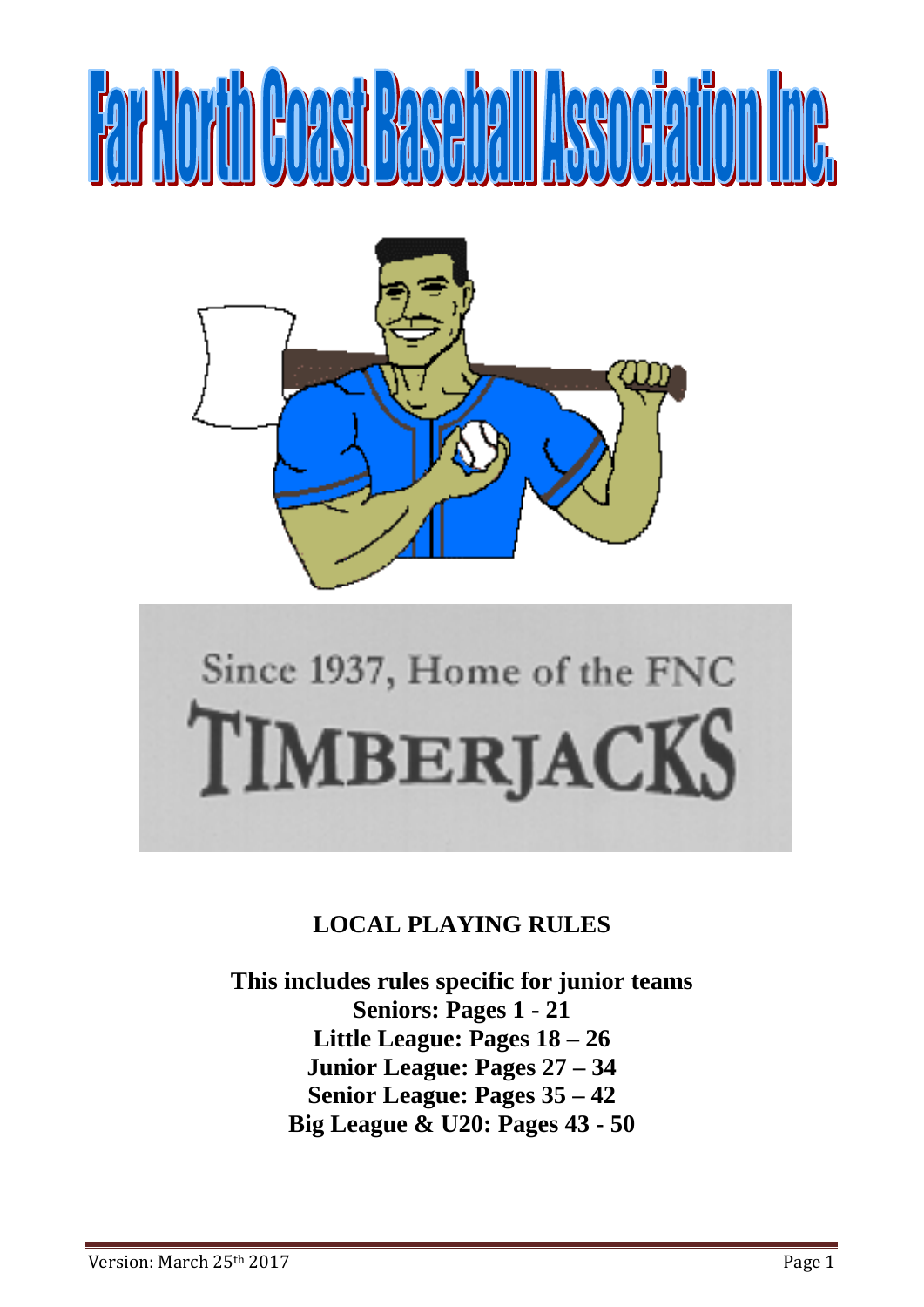| <b>General Playing Rules</b>              |                              |  |  |
|-------------------------------------------|------------------------------|--|--|
| Preamble                                  |                              |  |  |
| <b>The Minor Premiership</b>              |                              |  |  |
| Section A                                 | Points                       |  |  |
| <b>Section B</b>                          | Club Championship            |  |  |
| Section C                                 | Uniforms                     |  |  |
| <b>Section D</b>                          | <b>Field Dimensions</b>      |  |  |
| <b>Section E</b>                          | Balls, Bats & Shoes          |  |  |
| <b>Section F</b>                          | Pre-Game Routine             |  |  |
| Section G                                 | <b>Game Duration</b>         |  |  |
| <b>Section H</b>                          | Speed-up Rules               |  |  |
| Section I                                 | Grounds/Fields               |  |  |
| Section J                                 | <b>Bad Light/Wet Weather</b> |  |  |
| <b>Section K</b>                          | Players/Coaches              |  |  |
| Section L                                 | Conduct                      |  |  |
| <b>Section M</b>                          | <b>Umpiring Duties</b>       |  |  |
| <b>Section N</b>                          | <b>Scorers</b>               |  |  |
| Section O                                 | <b>Game Result Cards</b>     |  |  |
| <b>Section P</b>                          | Forfeits                     |  |  |
| Section Q                                 | <b>Player Safety</b>         |  |  |
| <b>Section R</b>                          | <b>Injured Players</b>       |  |  |
| <b>The Major Premiership</b>              |                              |  |  |
| Section A                                 | The Finals                   |  |  |
| <b>Appendices</b>                         |                              |  |  |
| Appendix A                                | <b>Rule Change Process</b>   |  |  |
| Appendix B                                | <b>Schedule of Penalties</b> |  |  |
| <b>Rules Specific to Junior Divisions</b> |                              |  |  |
| Little League                             | Pages 18-26                  |  |  |
| Junior League                             | Pages 27-34                  |  |  |
| Senior League                             | Pages 35-42                  |  |  |
| Big League/U20                            | Pages 43-50                  |  |  |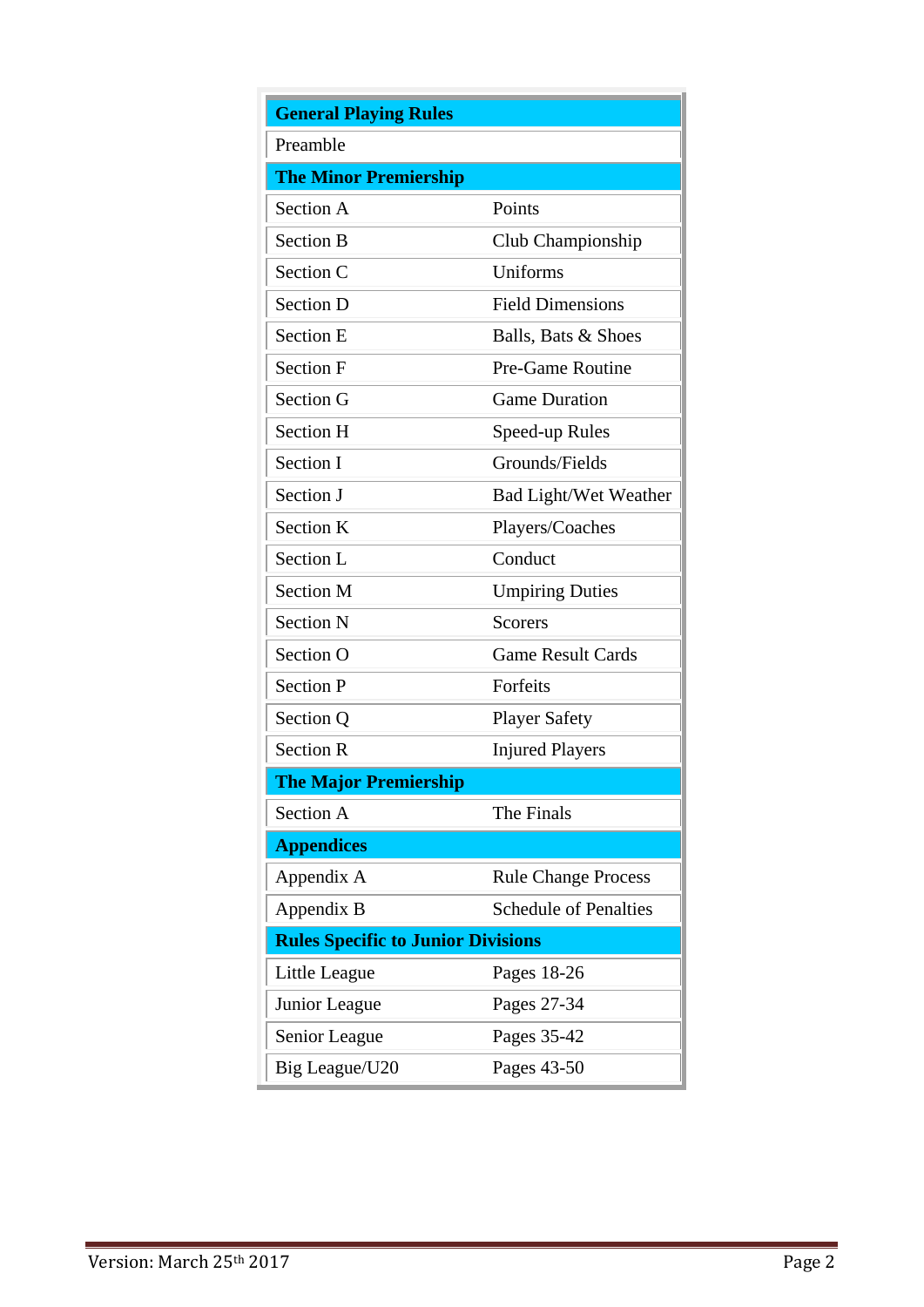# **Preamble**

- 1. In general, the Official Baseball Rules will govern all Far North Coast Baseball Association **(FNCBA)** fixtures. In certain circumstances, however, these rules require modification to assist in the smooth running of the game at our local level. Such modifications will be known as "FNCBA Local Rules".
- 2. These rules may not and cannot be adjusted or manipulated in any way by any club or official, without the expressed written permission of the FNCBA Board of Management **(BOM)**. Clubs or individuals who infringe these rules will be dealt with by the FNCBA BOM.
- 3. Changes to the FNCBA Local Playing Rules shall be reviewed by the Association's Rules Committee and recommendations to be forwarded to the BOM at the commencement of each season. A 75% majority of the Board is required for rule changes to be adopted. This is outlined in Appendix A.
- 4. The FNCBA BOM will determine the method of conducting the season's competition;
- 5. The competition in all grades and age divisions down to junior league will be played in two parts to be termed the **Minor Premiership** (Regular Season) and the **Major Premiership**  (Post Season). In the little league and lower age divisions, the competition will be played in one part only.
- 6. At the beginning of each season, the FNCBA BOM will decide how both parts of the competition are to be played.
- 7. Prior to the commencement of each season, the FNCBA BOM will appoint a Senior Registrar who will draw up a *Fixtures Schedule*, or be responsible for delegation of as appointed by BOM, which will clearly set out the competition in each grade.
- 8. In that Fixtures Schedule, the first named team will be the "Home Team", occupy third base dugout, have **second** use of the diamond for pre-game warm up and field first. The second named team will be the "Visiting Team".

#### **THE FNCBA BOARD OF MANAGEMENT SHALL BE EMPOWERED TO RULE UPON MATTERS NOT SPECIFICALLY DEALT WITH IN THESE RULES, OR COVERED BY THE OFFICIAL BASEBALL RULES**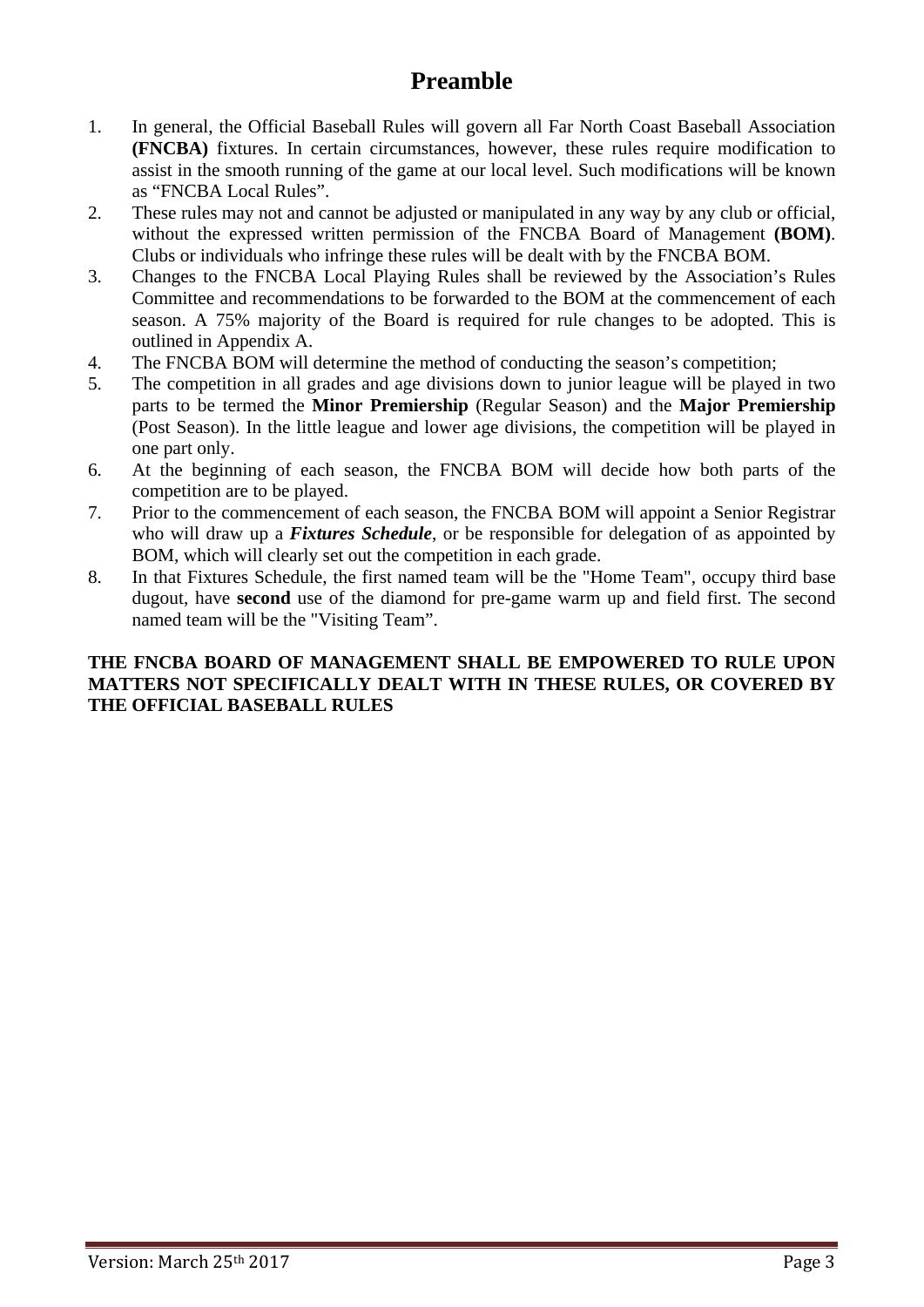#### **THE MINOR PREMIERSHIP**

#### **Section A: Points**

Premiership points shall be awarded as follows:

| Win               | 3 points   |
|-------------------|------------|
| Tie               | 2 points   |
| Loss              | 1 point    |
| Win (by forfeit)  | 3 points   |
| Loss (by forfeit) | $0$ points |
| Bye               | 2 points   |
| Washout           | 2 points   |
| No-Game           | 2 points   |

Penalty for forfeit if no notification is given or insufficient team members turn up for game.

Team will need to explain to FNCBA BOM why forfeit occurred, and a penalty enforced as per Schedule of Penalties.

# **Section B: Club Championship**

- 1. A Club Championship shall be competed for annually. Clubs will earn points in this Championship in all grades from junior league up to the Major League.
- 2. If there is more than one club team in a Division/Grade, only the club team gaining the highest points will be taken into account.
- 3. In the event of a nominated composite team being made up of members from two or more Clubs in a junior division, the points shall be allocated according to the percentage of registered team members and coaches contributed to that team.

# **Section C: Uniforms**

- 1. Major League and Division 1 players **must wear full** club playing uniform for all games. The uniform includes the Playing Shirt, Playing Pants, Undershirts and Playing Cap.
- 2. All players and coaches (both Senior and Junior) must wear full club playing uniform. Newly registered players (except Major League and Division 1) have a maximum of four weeks to obtain the correct uniform. After this time, Umpires or Scorers shall record uniform breaches on the back of game cards for the attention of the FNCBA BOM.
- 3. Sponsorship signage on uniforms is permitted; however, nothing resembling a baseball is permitted. All sponsors names, size and placement of the signage **must** be endorsed by the FNCBA BOM.

| <b>Field Dimensions</b> |          |                  |                |             |              |
|-------------------------|----------|------------------|----------------|-------------|--------------|
| Grade                   | Game     | <b>Basepaths</b> | Pitch          | Centrefield | <b>Bases</b> |
|                         |          |                  | Distance       | Distance    |              |
| Division 3              | Baseball | 90 feet          | 60 feet 6 inch | Open        | Permanent    |
| Division 2              | Baseball | 90 feet          | 60 feet 6 inch | Open        | Permanent    |
| Division 1              | Baseball | 90 feet          | 60 feet 6 inch | Open        | Permanent    |
| Major League            | Baseball | 90 feet          | 60 feet 6 inch | Open        | Permanent    |

# **Section D: Field Dimensions**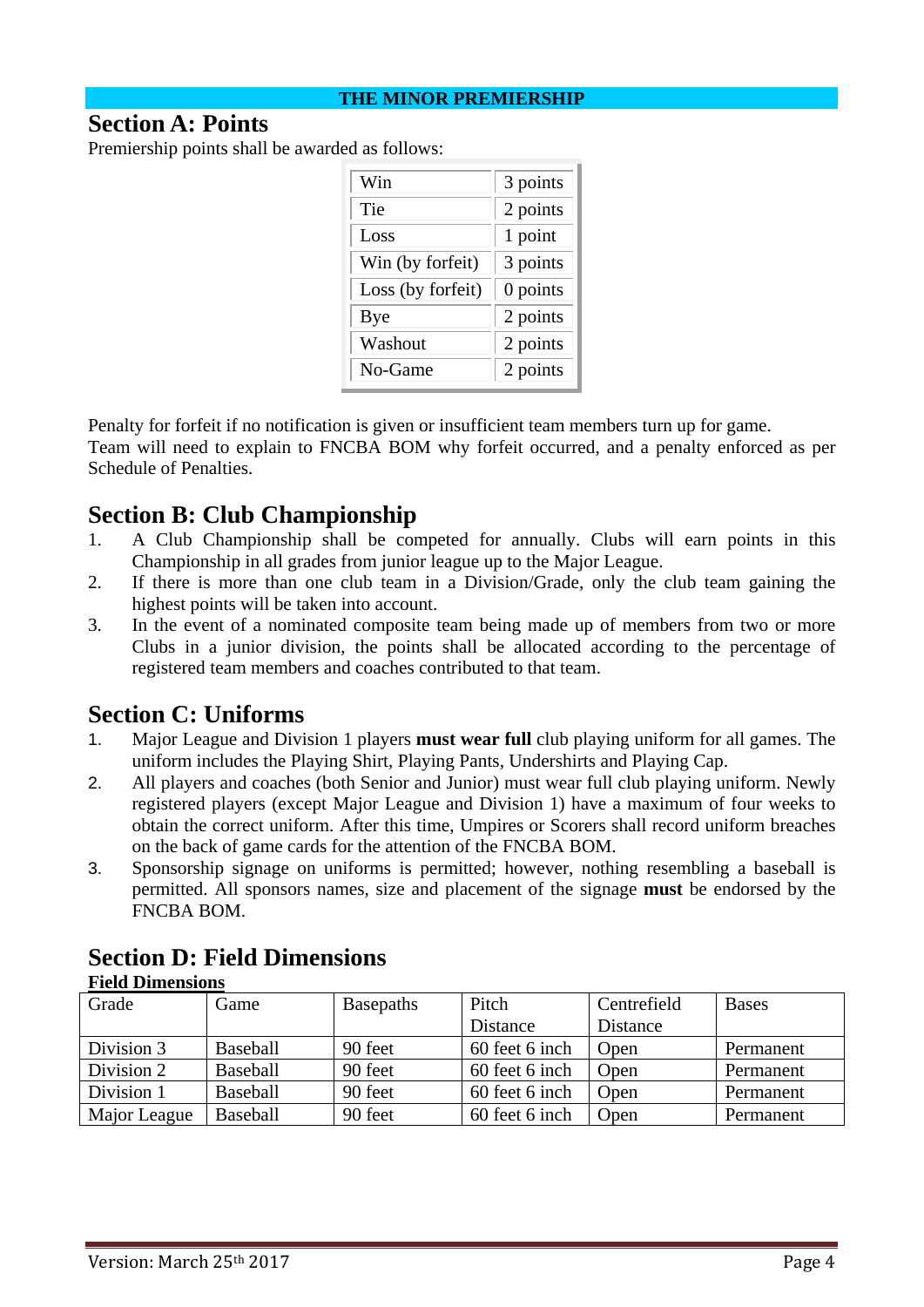# **Section E: Balls, Bats & Shoes**

- 1. The FNCBA BOM will decide upon the type and brand of baseball to be used in all fixtures throughout the season. These, and only these balls, will be used in FNCBA competition games (unused prior year balls may be used as per FNCBA direction).
- 2. In **Major League and Division 1**, each club will supply a **new baseball** and a **suitable backup ball** to the Umpire in Chief (UIC) at the start of each game. In other Senior grades the UIC must be satisfied with the quality and condition of the balls submitted for play;

| Grade        | <b>Balls</b> | <b>Bats</b>          | <b>Shoes</b>                  |
|--------------|--------------|----------------------|-------------------------------|
| Division 3   | Easton 777   | -3 ounces or heavier | <b>Metal Cleats Permitted</b> |
| Division 2   | Easton 777   | -3 ounces or heavier | <b>Metal Cleats Permitted</b> |
| Division 1   | Easton 777   | -3 ounces or heavier | <b>Metal Cleats Permitted</b> |
| Major League | Easton 777   | Wood                 | Metal Cleats Permitted        |

Females playing Senior Baseball (Excluding Major A) are permitted to use Baseball bats - 5 ounces or heavier.

# **Section F: Pre-Game Routine**

*NOTE:* Clubs must familiarise teams with the pre-game routine to be observed:

- 1. The Home Team shall occupy third base dugout and the Visiting Team shall occupy first base dugout.
- 2. Warming up on the infield, unless undertaking an infield/outfield routine is strictly not permitted.
- 3. Warming up in foul territory between first and third bases and home plate is strictly not permitted.
- 4. Umpires will arrive at home plate five minutes prior to the scheduled starting time. Both team Managers will approach the plate at this time, hand required game balls and line-ups to the UIC. The line-ups will consist of at least two (2) pieces (the original for the UIC and a copy for the opposition manager).
- 5. The UIC will check both line-ups, hand copies back to the appropriate managers and retain original line-ups.
- 6. Umpires and managers will discuss ground rules and playing regulations as applicable.

| Grade        | <b>Start</b>       | Finish             | Standard  | Mercy           | Max Runs/ |
|--------------|--------------------|--------------------|-----------|-----------------|-----------|
|              |                    |                    | Inni      | Rule            | Innings   |
|              |                    |                    | ngs       |                 |           |
| Division 3   | 12.30pm            | 2.30 <sub>pm</sub> | 9 innings | after 7 innings | n/a       |
| Division 2   | 2.45 <sub>pm</sub> | 4.45 <sub>pm</sub> | 9 innings | after 7 innings | n/a       |
| Division 1   | 12.30pm            | 2.30 <sub>pm</sub> | 9 innings | after 7 innings | n/a       |
| Major League | $2.45$ pm          |                    | 9 innings | after 7 innings | n/a       |

# **Section G: Game Duration**

Please note, these are standard times, games times are subject to change.

All Major League games will be nine-innings games unless stated in the *Fixtures Schedule*. If the scores are equal after nine-innings then the game will continue until a result obtained.

- 1. All games in other senior grades are nine innings or time, whichever comes first. The duration of time limits for day and night games shall be as stated in the *Fixtures Schedule*;
- 2. If either team is leading by 10 runs or more the game shall be called after the completion of the abovementioned "Mercy Rule" time.
- 3. Double Headers: If a double header is scheduled in any grade, such games will be seven (7) innings for Major League or Two (2) Hours for any other Division/Grade. In Major League, in the event of a tie after seven (7) innings in a double-header, the game will continue until a result has been reached. The second game of the double-header fixture shall start twenty minutes after the first game ends. **Please note, that games played on separate days do not constitute a double header. Games rescheduled to result in two games on a particular**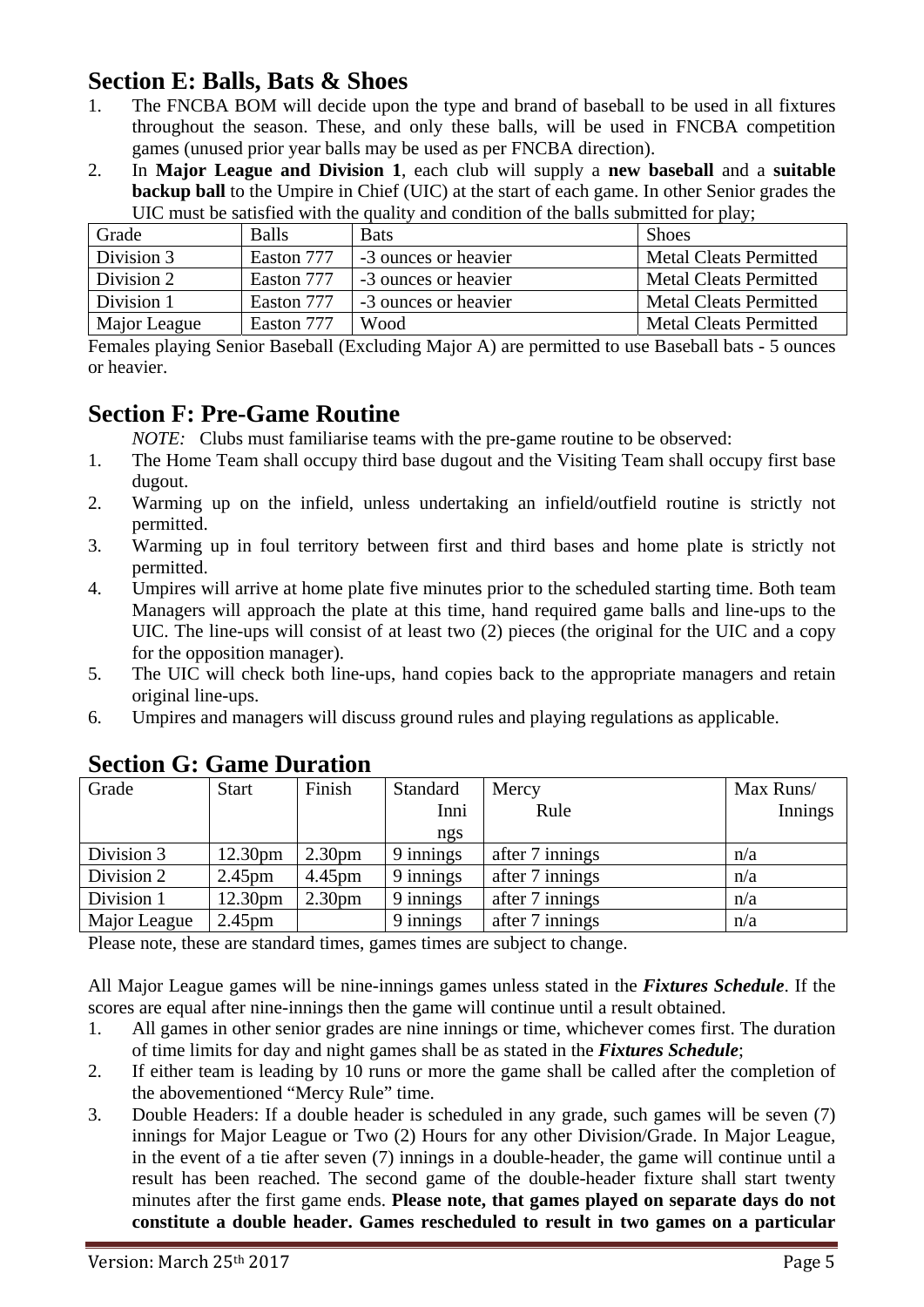#### **day do not constitute a double header unless advised by the FNCBOM.**

- 4. All time games will finish at the time set down in the *Fixtures Schedule,* except for circumstances covered in the following instances:
	- a) If the top of an innings is in progress when the allocated time for a game expires, the UIC will call game immediately.
	- b) If the bottom of an innings is in progress when the allocated time expires, that part of the innings will be completed. The maximum time allowed for such completion of the innings shall be *fifteen (15) minutes***.** At the end of this time, the batter at the plate will complete his/her turn at bat and the game will thereupon finish. If the winning run is scored in this half innings, the game will end immediately after that runner crosses the plate. If the winning run should result from a home run, then all runs batted by that hit will score.
- 5. The UIC will be the official timekeeper. The UIC may instruct the scorers to assist with the official timekeeping. Scorers shall give at least five (5) minutes warning to the UIC of the approach of the scheduled finish time.
- 6. In all time games, a regulation game has been played once playing time has exceeded half of the allocated time.
- 7. If the UIC calls "game" before the allocated time, the result of the game will be determined by the score at the last even innings (unless the home team is in front during the inning in which "time" is called).
- 8. Where a game of fewer than the respective minimum number of innings or one half of the playing time has not been completed, this will result in a no-game.

# **Section H: Speed-Up Rules**

- 1. In "time" games only. In the event that the *visiting team* draws level or takes the lead in a game, it shall have the right *once, and once only* in a game, to forfeit its remaining "outs" in that half innings. This is done by informing the UIC. The UIC shall immediately inform the Opposition Team Manager and scorers and instruct the home team to leave the field and prepare to bat. This declaration must be made prior to the allocated finishing time of completion of the game. If the visiting team comes to bat again, it shall resume from when the declaration was made (*i.e.* no automatic outs are recorded for the declaration of an inning):
- 2. **Between innings** in all grades, the UIC shall allow approximately **one minute** between the last play of one-half of an inning and the first pitch of the next (Pitchers and catchers are to be encouraged to move quickly into position in order to fit 5-6 warm up throws between innings). Each starting pitcher (or new pitcher) shall be allowed a maximum of 8 warm up throws.
- 3. The batter will take his/her signals from the coach in the batter's box. The UIC will hold the pitcher until the batter is settled;
- 4. There is to be no runner for the catcher in any grade.

# **Section I: Grounds/Fields**

- 1. All nominated fields must be available for the commencement of the FNCBA competition as per the *Calendar of Events*, unless FNCBA BOM grants an exemption;
- 2. Prior to the commencement of each season, the FNCBA BOM will inspect all fields and complete a *Grounds Evaluation Form*;
- 3. All fields must be marked accurately to the satisfaction of the umpire of each game. Marking must be to the correct dimensions as per the *Rules of Baseball*. Markings must include at least foul lines and coaches' boxes;
- 4. Clubs must keep all grounds/fields in a clean and tidy condition at all times. Grounds must be free from dangerous objects, e.g. rocks, glass and all other obstacles likely to cause injury to players, officials and visitors;
- 5. Clubs must maintain all fields to FNCBA approved standards. If FNCBA withdraws grounds from use pending rectification, no FNCBA games (Junior or Senior) can be played on those grounds until FNCBA BOM declares them satisfactory;
- 6. All Major League Grade clubs' grounds must have a properly enclosed home run fence.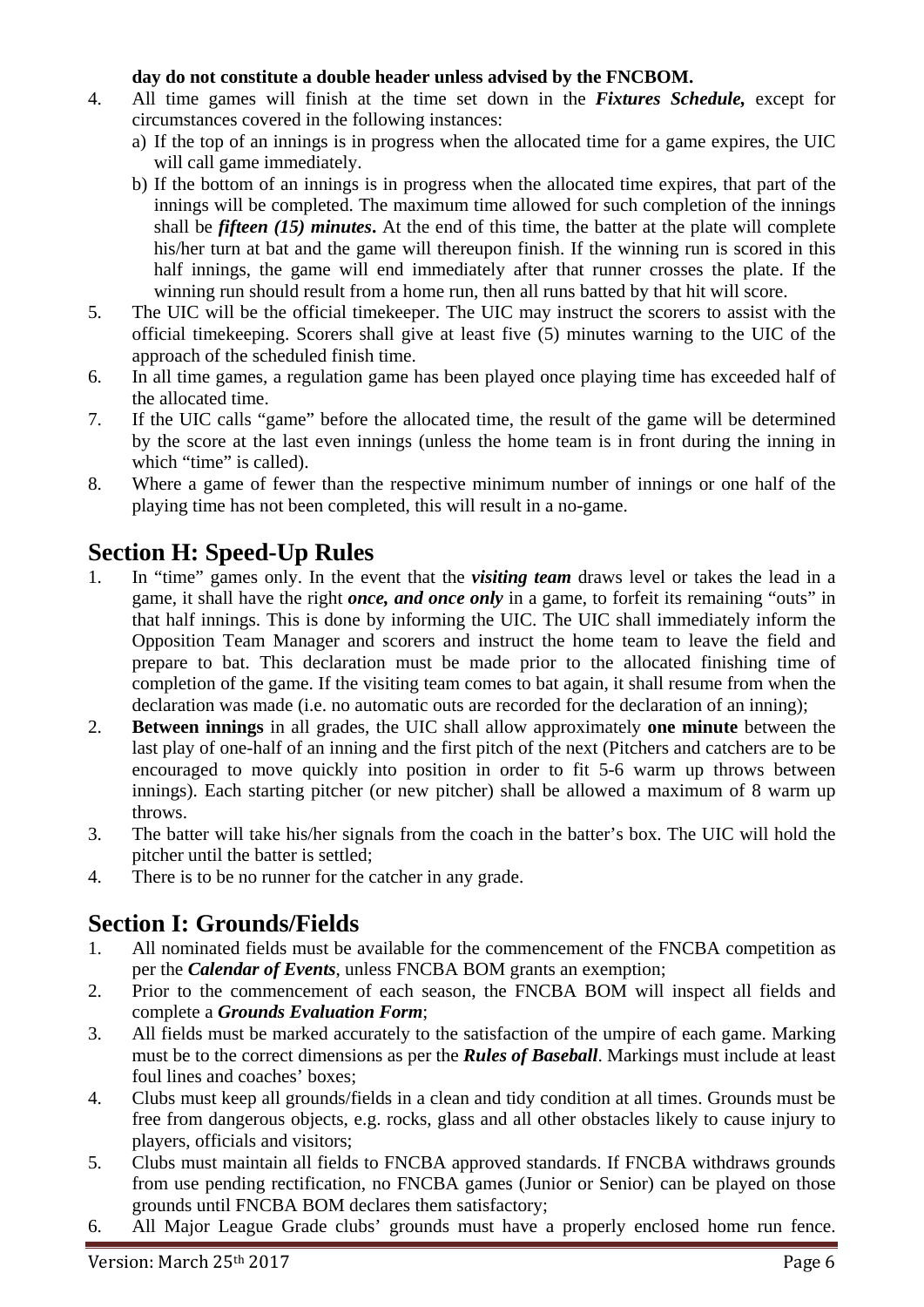Division 1 grade clubs' must have either properly enclosed home run fence or witches hats as home run boundary;

- 7. The host club shall provide a clearly defined dugout; seating and shade cover for both teams, and seating and shade cover for scorers;
- 8. Clubs hosting finals are required to have a groundsman on site to maintain the field throughout the day;
- 9. All fields, where possible, shall provide wet weather ground covers for the pitchers and the home plate areas.

# **Section J: Bad Light/Wet Weather**

- 1. The fitness of playing fields up to a time *two hours* prior to the commencement of play is a decision to be made by the Home Club. Should the field be unplayable, the home Club is to notify FNCBOM appointed Grounds person (or in their absence an alternate Board Member) for final authority of field closure;
- 2. If wet weather threatens play, the Home Club must make its decision and:
	- Communicate that decision to local radio before **7.00am** should the field be closed for the day (or immediately should the decision be made to close field during the day). Those decisions will also be placed on a recorded message on the Association phone at Albert Park (02 6622 8268);
	- Clubs outside Lismore are encouraged to place a message on that number for access by travelling teams;
	- Advise the relevant FNCBA BOM and opposing club immediately (or as soon as practical) prior to the scheduled game start time should the field be closed for play;
	- Wet weather contacts are available on the FNCBA website.  *NOTE:* Notification of closed or unsuitable grounds shall be to the person nominated by Club's as their wet weather contact **(***see Club Contact Schedule***).**
- 3. Games are to be called off one game at a time, unless it is obvious that the ground is unplayable for the entire day; The Home Club is responsible for doing everything possible to ensure that the field is safe for play. Up until the start of the game, the Home Club delegate will determine whether the field is playable. Once the home team line up sheet is provided to the UIC, the field condition it is solely the UIC's decision.
- 4. If a game in progress is interrupted by rain, the UIC may suspend the game as per the *Rules of Baseball*;
- 5. If a game commences, but is rained out before it becomes a regulation game, scorers must still complete game cards (with only players that have participated in that game) and forward them to the relevant Registrar;
- 6. The "calling" of a game because of light is entirely a matter of judgement for the UIC;
- 7. Where there are lights available they will be turned on at the discretion of the UIC when required to complete the game.

# **Section K: Players and Coaches**

- 1. All teams shall field a maximum of nine players.
- 2. When a team does not have a full complement of nine players in **Major League and Division 1,** it shall be deemed to have forfeited the game.
- 3. In Senior grades below Division 1, teams may take the field with **8 players.** Teams in these grades with less than eight players will forfeit the game.
- 4. If a player in grades (including Juniors) below Division 1 leaves the game due to ejection, illness or injury and so reduces the team to a forfeit situation, another player previously replaced may re-enter the game. This can occur only if no other bench player is available;
- 5. A player may participate in a game even if that player is not listed on the line up sheet handed to the umpire at the start of the game (that player to be added to line up sheets once notified). **A player shall be listed on the game card only when that player enters the game;**
- 6. All players playing in the Senior competition must be registered in their appropriate grade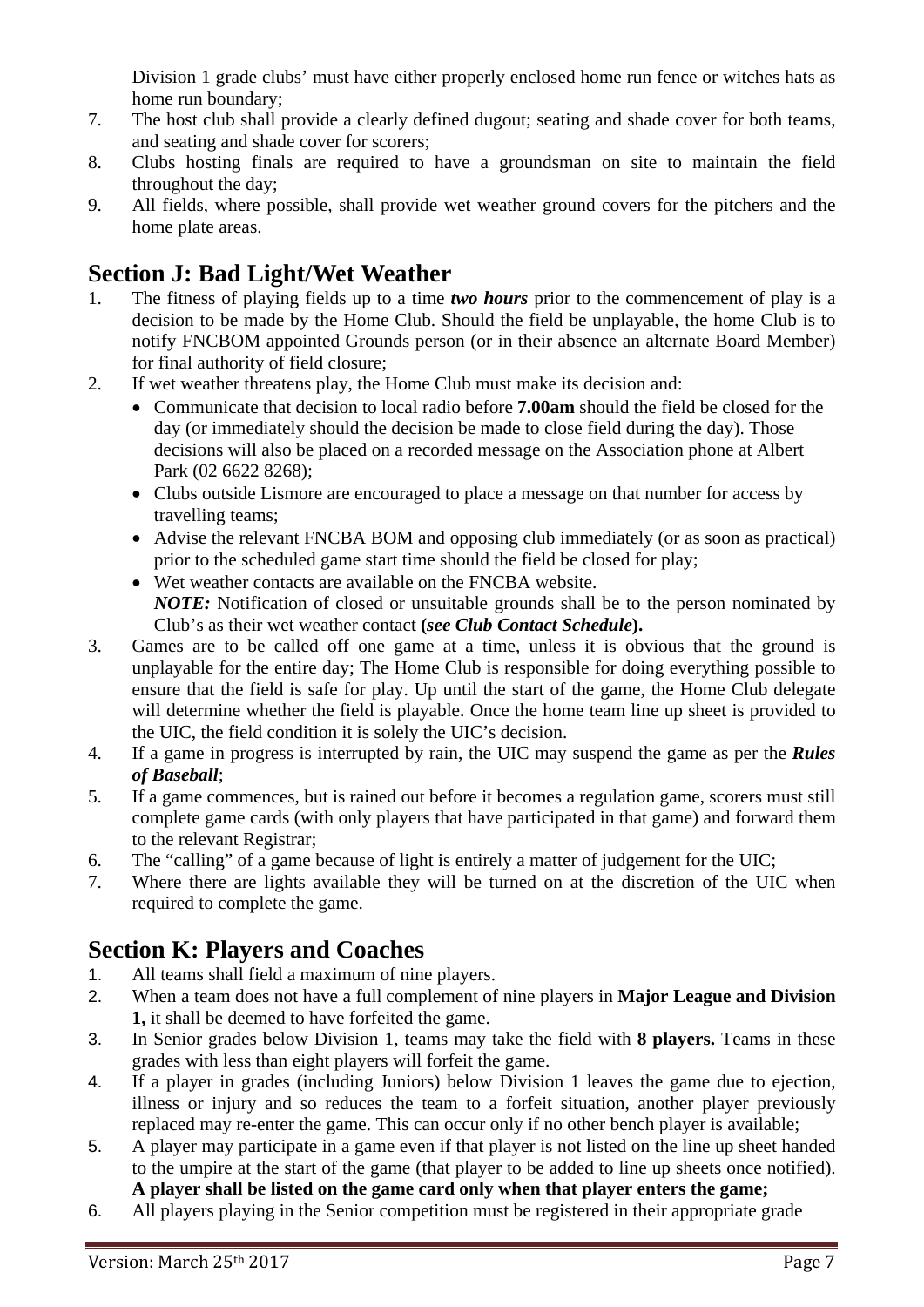- 7. **Floating Players:** Any players from their club's second lowest Senior team may play down to the lowest Senior team, however, this may only be one grade. These players are described as "floaters" for the purpose of this rule. Only 3 floaters can be used at any one time. Floaters may only be used if no regular player from that team is available*.* Floaters can only be used to prevent a forfeit (not fill the team and no automatic outs will apply). Floaters may only play in the outfield. Should no floaters be available or where a floating rule does not apply, the lowest grade of a club may use players from another Club in the same division, or a junior not nominated in a higher Senior grade. These floaters may return, at any time during the game, to play in their registered club.
- 8. **Pitchers:** The maximum number of pitches that any Senior grade pitcher in FNCBA competition will be allowed to throw in one weekend is **130** plus complete the batter at bat. If a pitcher exceeds **90** pitches over a weekend, he will **NOT** be permitted to pitch in another outing again during that weekend. For the purposes of this rule, a "weekend" commences on Friday at 5pm and continues until Monday morning**.** For information on Junior Pitching allowances, see *Junior Rules Section*; Big League & Under 20 players playing in the Senior competition must adhere to the Junior specific rules.
- 9. **Pitching Visits:** In all FNCBA Competitions, a second visit to the pitcher in the same inning will be allowed without penalty of automatic removal of the pitcher from the game. However, player must be removed from the mound and can not return to the pitching position for the game's entirety (including any delay, postponement or replay);
- 10. **Juniors in Senior Grades:** In the FNCBA Senior competition Big League age eligible players may participate in any senior grade and must be registered in their appropriate grade. In addition Senior League and Junior League age eligible players who –
	- a. are granted consent by the FNCBA Director of Coaching; and
	- b. have lodged a FNCBA Consent Form signed by the players parents/ guardians may play in the FNCBA Senior competition providing all the rules which govern juniors playing in senior grades are fully complied with.
	- c. Senior League and Junior League age eligible players playing in Senior competition must be registered in their appropriate senior grade and shall only be permitted to play to the level assessed by the FNCBA Director of Coaching
	- d. Senior League players to be eligible to pitch and catch in senior grades and/or be approved to play Major League must complete the QLD PONAG form and be granted permission by QLD Baseball.

#### **Note: Senior League players shall not pitch or catch in Big League/U20s.**

11. When junior players participate in senior fixtures, senior coaches must be aware of the junior pitching and catching rules. Breaches of these rules will be considered as serious offences by this Association**.** 

 *Penalty:* **The coach, club executive and player concerned will be cited to appear before the Judiciary. BQI and ABF will be notified of any breach.**

- 12. **Juniors playing for more than one club:** Any junior player, including Under 20's, wishing to play senior baseball with another club must forward a letter of application to the FNCBA Secretary. If consent is given, that player must wear the full uniform of the second club, and his participation in Senior games is governed by the Junior rules;
- 13. **Coaches:** Each team will have an accredited coach who is nominated on the official line up sheet. Only the coaches may approach the umpires to make player changes or to communicate about the game. Coaches, including players, must wear helmet when performing duties as  $1<sup>st</sup>$ or 3rd base coach.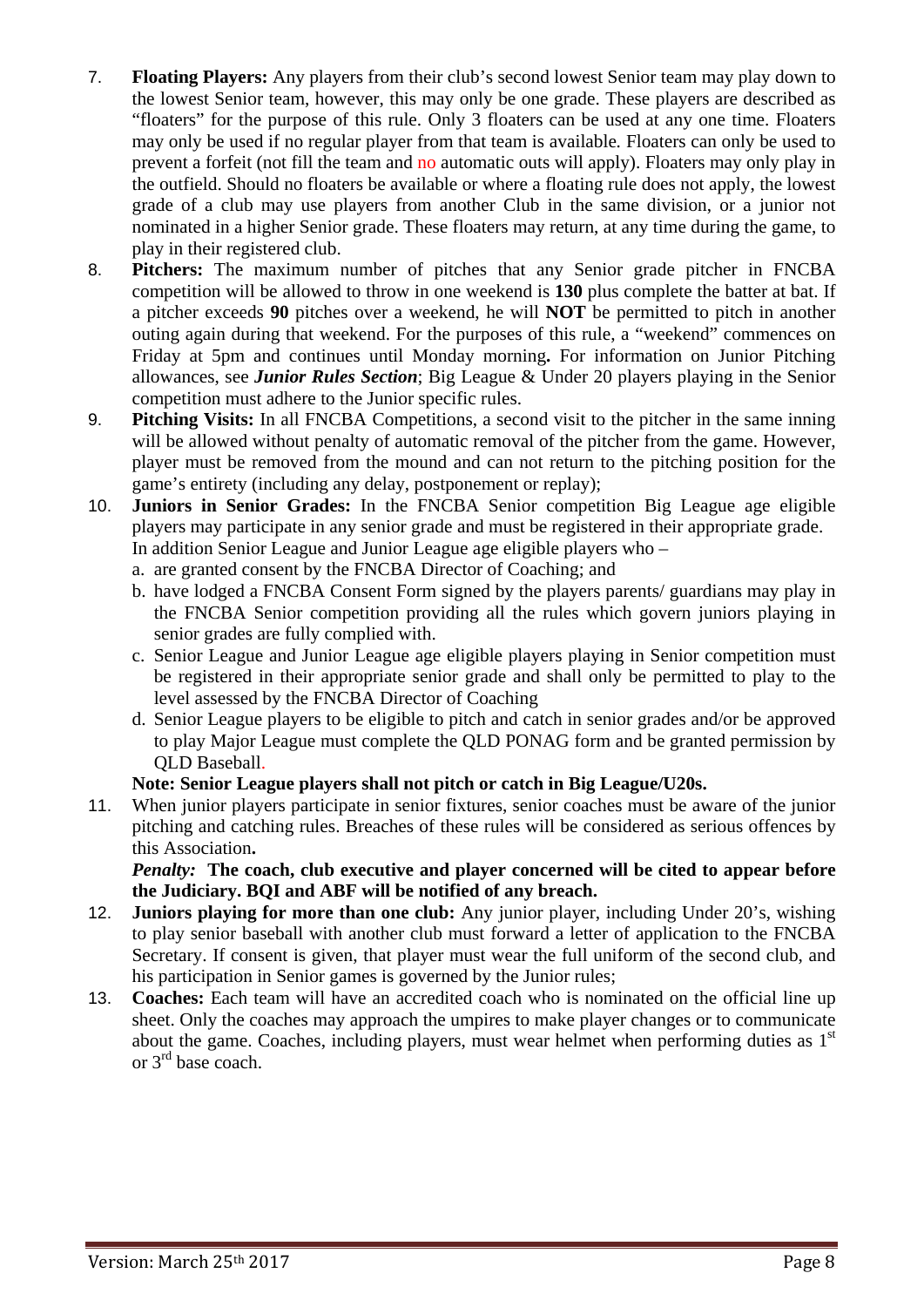# **Section L: Conduct**

- 1. The *FNCBA Player's Code of Conduct* clearly sets out what is and is not, acceptable behaviour when participating in FNCBA competitions. It is the responsibility of the Club, its Coaches and Players to familiarise themselves with conduct requirements and to comply with them;
- 2. Players must not eat or drink while on the playing field;
- 3. Smoking, chewing tobacco and drinking alcohol on the field or the bench are not permitted. Players participating in a game are also not permitted to smoke, chew tobacco or drink alcohol in uniform in the direct vicinity of the playing area;

**Penalty:** Player may be ejected. Team may suffer a forfeit if player refuses to comply.

- 4. Audible foul language is not permitted. An offender may be ejected from the game;
- 5. Foul language directed at an official or scorer is not permitted and will result in immediate ejection:
- 6. If a person (i.e. player, coach, manager, batboy, club official, substitute, injured player etc.) is ejected from a game, that person must leave the vicinity of the playing field **IMMEDIATELY**. Managers should be aware that if an ejected player remains near the playing field further penalties may be enforced by the FNCBA BOM.

# **Section M: Umpiring Duties**

- 1. Reference to Umpires in these Local Rules relates to members of the FNCBA Baseball Umpire's Association and those players appointed on any participating day by their Club's or by the FNCBA;
- 2. All clubs will be given umpiring duties from time to time throughout the season. When clubs fail to supply an accredited umpire, the following penalties will be applied.

 *In Seniors, the club shall lose two club championship points, the team shall lose two competition points and the club shall be required to pay a \$50.00 fine for each umpire failing to attend.* 

 *In Juniors, the club shall lose two club championship points and the club shall be required to pay a \$25.00 fine for each umpire failing to attend.* 

 *The breach shall be recorded on the score card and the monetary component of the fine shall be given to the club in which the relief umpire is associated with. Should there be no association (or no relief umpire), then FNCBA shall retain the monetary penalty.*

- 3. Umpires must start all games on time and be present for plate meeting five (5) minutes before the allocated starting time;
- 4. Junior League and above are required to have accredited umpires. It is desirable for Little League to have an accredited Umpire available for all games, however, where an accredited umpire is not available, a responsible person conversant with the Rules of Baseball and these relevant Junior rules may substitute;
- 5. Travelling teams will not be required to umpire that game;
- 6. The UIC **MUST** be situated behind home plate and wear the necessary equipment, including enclosed footwear. Thongs and sandals are not permitted. The UIC is not permitted to umpire from the mound during any fixture (unless there is only one umpire present);
- 7. It is recognized that members of Little League team's coaching staffs may, at times, have to umpire during their games. Where possible, this practice must be avoided;
- 8. Junior umpires under fifteen (15) years of age may only umpire games below their age group. In all other grades, Umpires must be at least 15 years of age. FNCBA will support all umpires (especially young umpires) with severe penalties against any persons who attempt to intimidate, or take advantage of, a Junior umpire;
- 9. Umpires are encouraged to allow a **GENEROUS** strike zone in games up to and including the Junior League age group;
- 10. Between innings, the UIC shall allow approximately **one** minute between the last play of one half of an innings and the first pitch of the next or 5 warm-up pitchers maximum. **(All players are to be encouraged to move quickly into position)**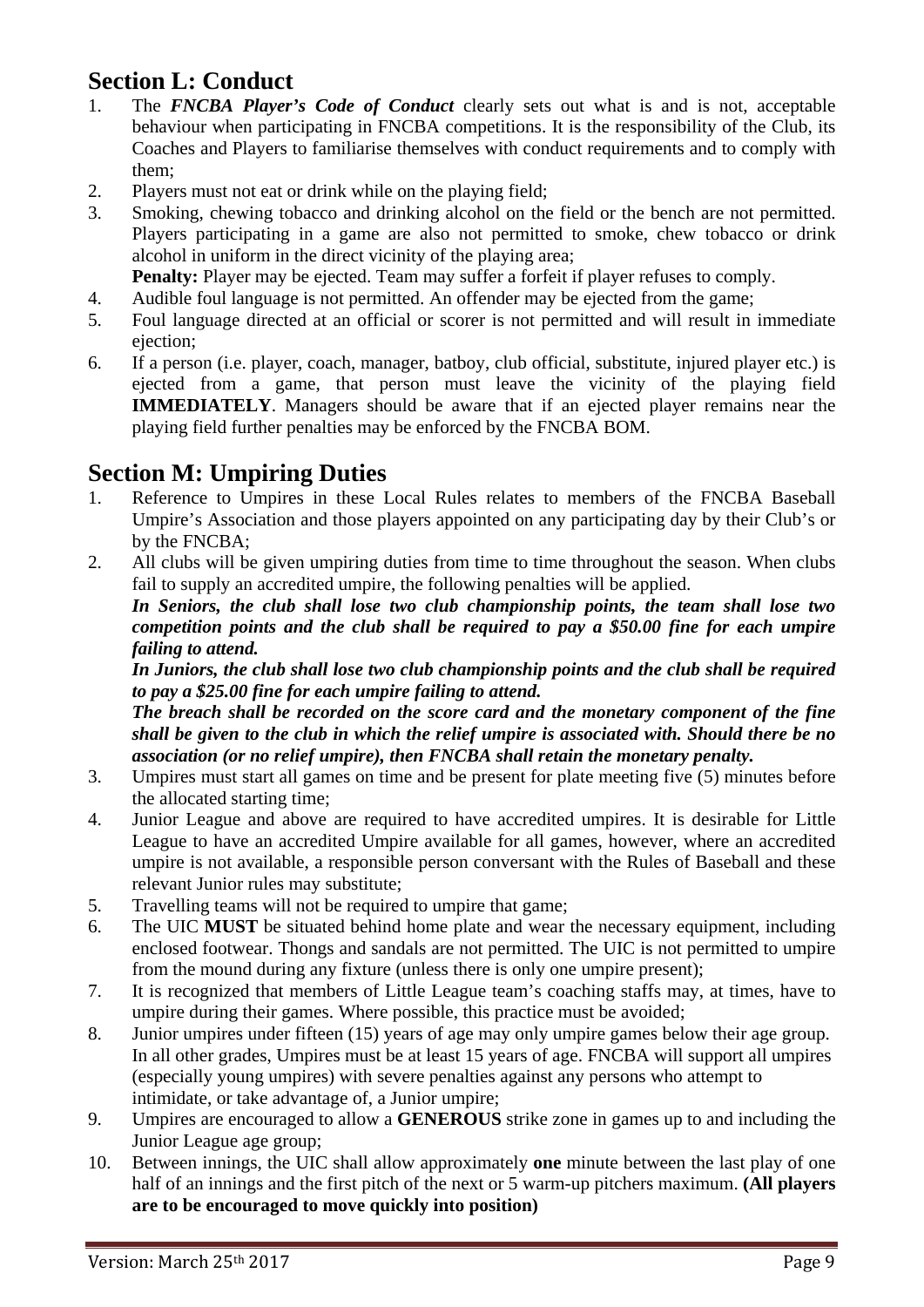# **Section N: Scorers**

- 1. Each team shall have its own scorer. Scorers of both teams *must sit together* during the game to assist the accurate recording of details in scorebooks. Clubs are urged to encourage their Scorers to seek accreditation and develop their skills to a higher level;
- 2. It is important for Scorers to be conversant with the Pitching and Catching rules pertinent to both Senior and Junior Grades;
- *3.* At the completion of the game, the scorers will, compile the **Official Game Result Card.** The scorers will present the result card to the UIC for checking, and signing. It is the responsibility of the winning team to lodge the Result Card with the relevant FNCBA Registrar within the allowed time frame; (*See Result Cards)*
- 4. The scorers are to keep an accurate record of each pitchers pitch count. Scorers are to encouraged to inform coaches when the pitcher is within 10 pitchers of reaching the maximum limit;
- 5. On the result card in Junior games, the scorer must record the number of pitches and full name of all pitcher(s) who pitched in the game.

# **Section O: Game Result Cards**

- 1. **Official Game Result Cards** are required for all games, including those where forfeits occur;
- 2. At the conclusion of the each game, **both teams** shall be responsible for the accuracy of the **Official Game Result Card.** The **winning team is then responsible** for the submitting of the game card to the relevant FNCBA Registrar. This can be achieved by placing it in the FNCBA Result Collection Receptacle at Albert Park, or by post, email or fax**.** The Game Result Card must include all players participating in game (names must include **Christian names**, initials are not acceptable), scores for the game, together with details of any ejections, cautions or protests recorded on the game card;
- 3. Floating Players participating in a game must be marked on the result card with an asterisk;
- 4. **Both scorers** will ensure that:
	- a. Game cards are fully completed, accurate, and legible;
	- b. Team coaches print their name in the appropriate place on the card; and
	- c. UIC print and sign their name in the appropriate place on the card.
- 5. All Juniors participating in grades above their relevant age divisions must have their age division listed along side their name on the result card. If a Junior player catches or pitches in a Senior game this must be recorded on the result card and the number of pitches thrown or innings caught;
- 6. So that the FNCBA Registrars can keep point score tables up to date, Clubs must get the results of all games to those registrars by Saturday night at 9pm. Such results can be phones, texted, or emailed. If no results are forwarded, then no points will be given awarded;
- 7. All result cards must be handed in no later than seven days after the game was played. Clubs from outside Lismore must deliver to the Registrar such cards within this time frame, or alternatively, forward a card via mail to the Registrar. Such mail must be postmarked within seven (7) days of the game that was played. It is the responsibility of the Club to ensure such mail is delivered;

# **Section P: Forfeits**

- 1. A team that is unable to compete in a scheduled game in accordance with these Local Rules **shall notify the opposing team at least two days** prior to the commencement of the scheduled game;
- 2. All teams should go to great lengths to see that forfeits do not occur;
- 3. Teams have ten (10) minutes from the scheduled starting time to put the required number of players on the field. After ten minutes, a team failing to meet that requirement shall be deemed to have forfeited the game;
- 4. If a Senior team forfeits a game under these laws, the opposing team shall be credited with 3 competition points and a score of  $9 - 0$ . In Junior grades, the forfeit is recorded as  $7 - 0$ ;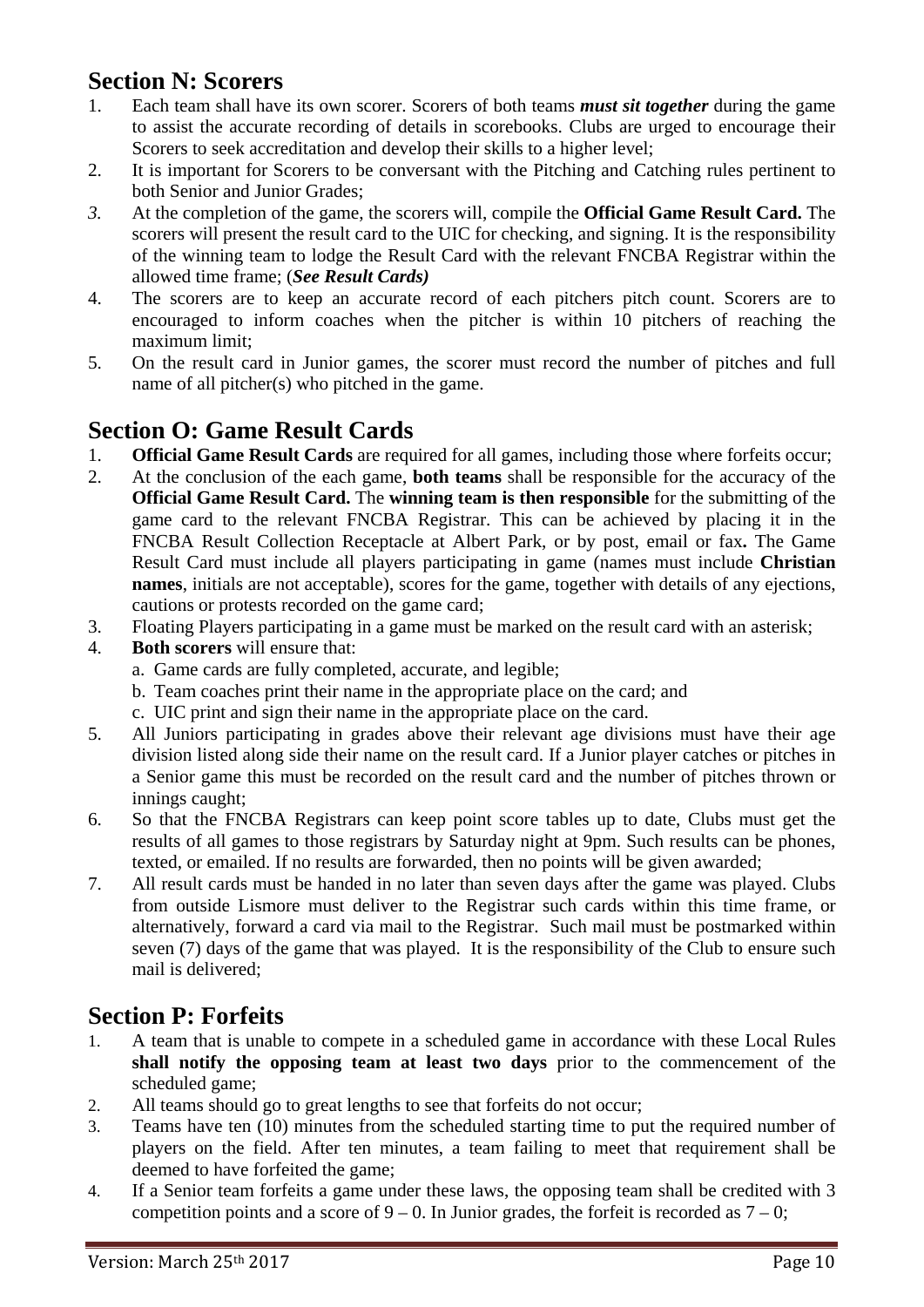# **Section Q: Player Safety**

1. **Catchers must** wear protective equipment **at all times** when catching or warming up a pitcher;

 *NOTE:* At Rookie Ball level ONLY, it may be preferred that catchers wear suitable Soccer style shin guards in lieu of the traditional catcher's leggings. This is a time saving recommendation.

- 2. All batters and base runners in all grades must wear 2-eared helmets. If the helmet fits loosely, a chinstrap is recommended for Tee ball & Little League;
- 3. Protective cups are **MANDATORY** for all players. Female players may wish to consider breast protection, and if used must be worn under the uniform;
- *4.* It is the responsibility of the Head Coach to ensure that any batboy or girl (minimum 8 years of age), who comes onto the field or sits in the dugout, wears a 2-eared helmet **at ALL times**;
- 5. All clubs must make available a generous supply of SPF 30+ sunscreen.
- 6. Coaches must wear helmets when at  $1<sup>st</sup> \& 3<sup>rd</sup>$  coaching positions.
- *7. The following extract from ABF rules pertains to all clubs.* 
	- a. Those handling bleeding players must wear disposable rubber or plastic gloves;
	- b. Resuscitation bags or disposable mouth-to-mouth devices must be available;
	- c. The practice of spitting and urinating in team areas are not permitted;
	- d. All clothing, equipment and surface contaminated by blood, must be treated as potentially infectious. Household bleach in a 1:10 solution may be used to wash contaminated areas. Clothing should be soaked in a bleach solution or disinfectant, depending on manufacturer's instruction;
	- e. Sharing of towels, razors, face washers and drink containers must be discouraged;
	- f. All personnel working within Baseball should be vaccinated against Hepatitis B;
	- g. All open cuts and abrasions must be reported to the official and treated immediately.

# **Section R: Injured Players**

If a player is injured during a game it is essential that the UIC, Scorers and the player's Club officials to ensure the injury is reported accordingly.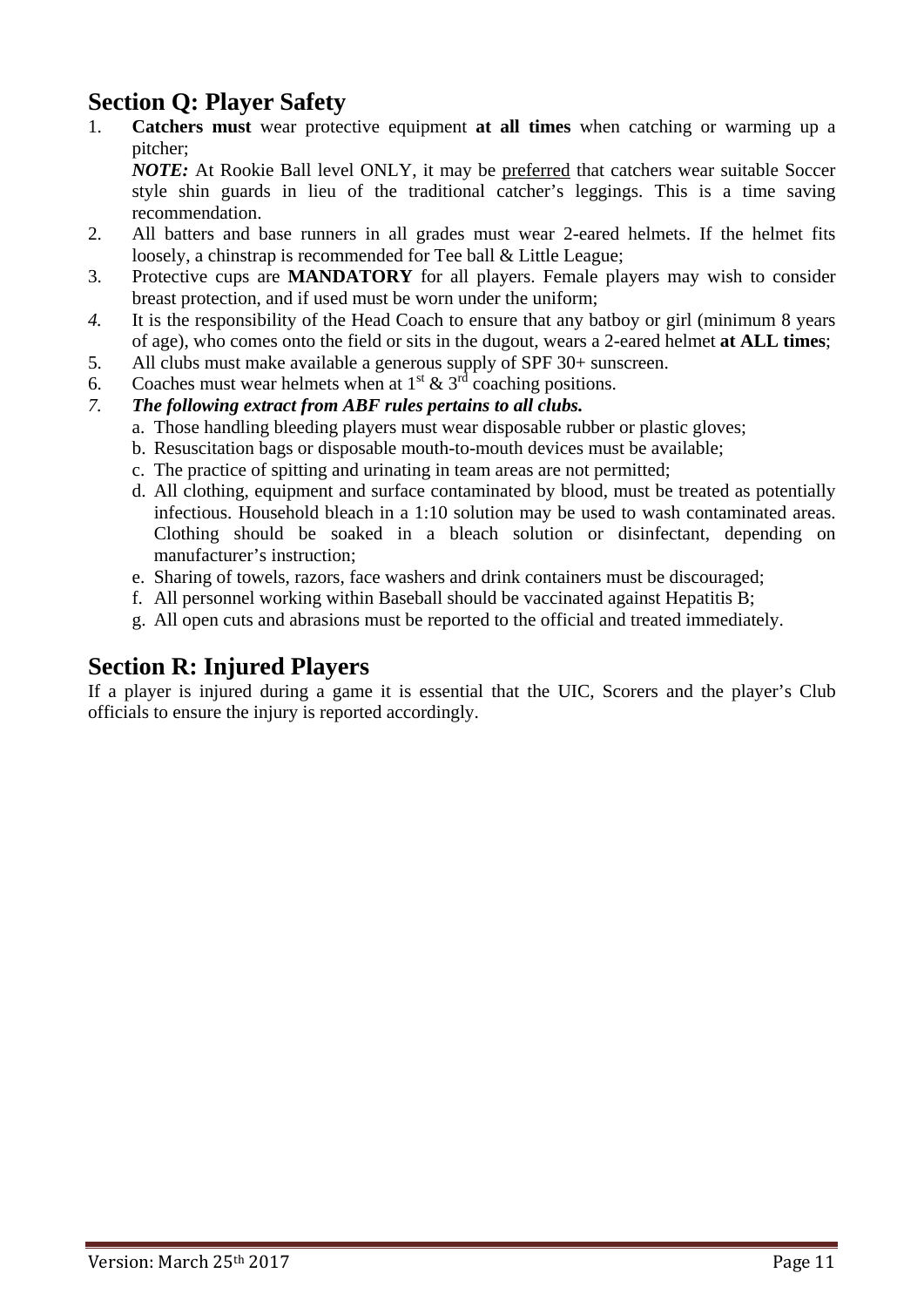#### **THE MAJOR PREMIERSHIP**

#### **Section A: The Finals**

- 1. Semi Finals, Preliminary Finals and Grand Finals shall be discussed before the *Fixtures Schedule* is compiled for the season. The Major Premiership games will be played as determined by the FNCBA BOM;
- 2. The team finishing at the top of the points table at the end of the Minor Premiership shall be declared **Minor Premiers** and designated as the home team for the first semi final. In the event of two or more teams being level at the top of the minor premiership points table, they shall be declared joint **Minor Premiers**;
- 3. Should two or more teams who qualify for the major rounds (after completion of the Minor Premiership fixtures) be tied, the Registrar shall allocate places using the following criteria: a. Head to head for the tied teams for the season;
	- b. Win-loss percentage for the season ;
	- c. Then runs for and against, head to head for the season;
	- d. Then runs for and against overall for the season.
- 4. When semi final draws are being made, the team finishing in the higher place on the points table at the end of the Minor Premiership shall be designated as the home team for the first semi final;
- 5. The winner of the major semi final in each division will be the 'home team" for the Grand Final. In the Major League, the competing teams will then alternate as "home teams" for Game 2 and Game 3 (if required);
- 6. **Two weeks prior to semi-finals** all Clubs must submit team rosters **(on the** *FNCBA Team Nomination Form***)** for all Senior grades to the FNCBA Registrar for ratification by the FNCBA BOM;
- 7. For any player (excluding Big League and ssenior League age eligible players) to be eligible to participate in Major Round games, they must have played in at least **one third** of the **available weekends played** by their team (or registered Division) in the Minor Premiership. The minimum amount of games will be rounded up to the next whole game. Big lLeague players must be registered and senior league players that are **not** registered may only play in the club's lowest Senior grade; \**e.g. Register senior leaguers in Div 3 and they may be play up to their assessed level however if they are in starting 9 in higher grade they cannot play again in below divisions.*

#### (*NOTE: washout games are NOT to be counted for this purpose, team forfeits resulting in a loss DO NOT count for this purpose also)*

- Players who are absent from the area on Representative Baseball duties will be credited for participation for games missed whilst on Representative Baseball duties.
- Missed games due to injuries do not qualify as participation.
- Clubs must notify the FNCBA BOM prior to such duties for participation approval.
- 8. In the event of games being halted by wet weather (time games only) half the scheduled playing time shall constitute a regulation game;
- 9. If a Major Round game is washed out, the Registrar will reschedule the game for the following week or midweek if possible;
- 10. In the event of a rescheduled Grand Final then being washed out, the "home team" will be declared the Major Premier;
- 11. No player in the starting line-up of a Major Round game is permitted to take part in a lower grade Major Round fixture in that season.

**PENALTY:** A forfeit will be recorded against offending team.

12. The maximum number of pitches that any Senior grade pitcher in FNCBA competition will be allowed to throw in one weekend is 130, plus complete the batter at bat. If the pitcher exceeds 90 pitches in any one appearance, he will NOT be permitted to pitch in another outing again during that weekend. For the purposes of this rule, a "weekend" commences on Friday at 5pm and continues until Monday morning.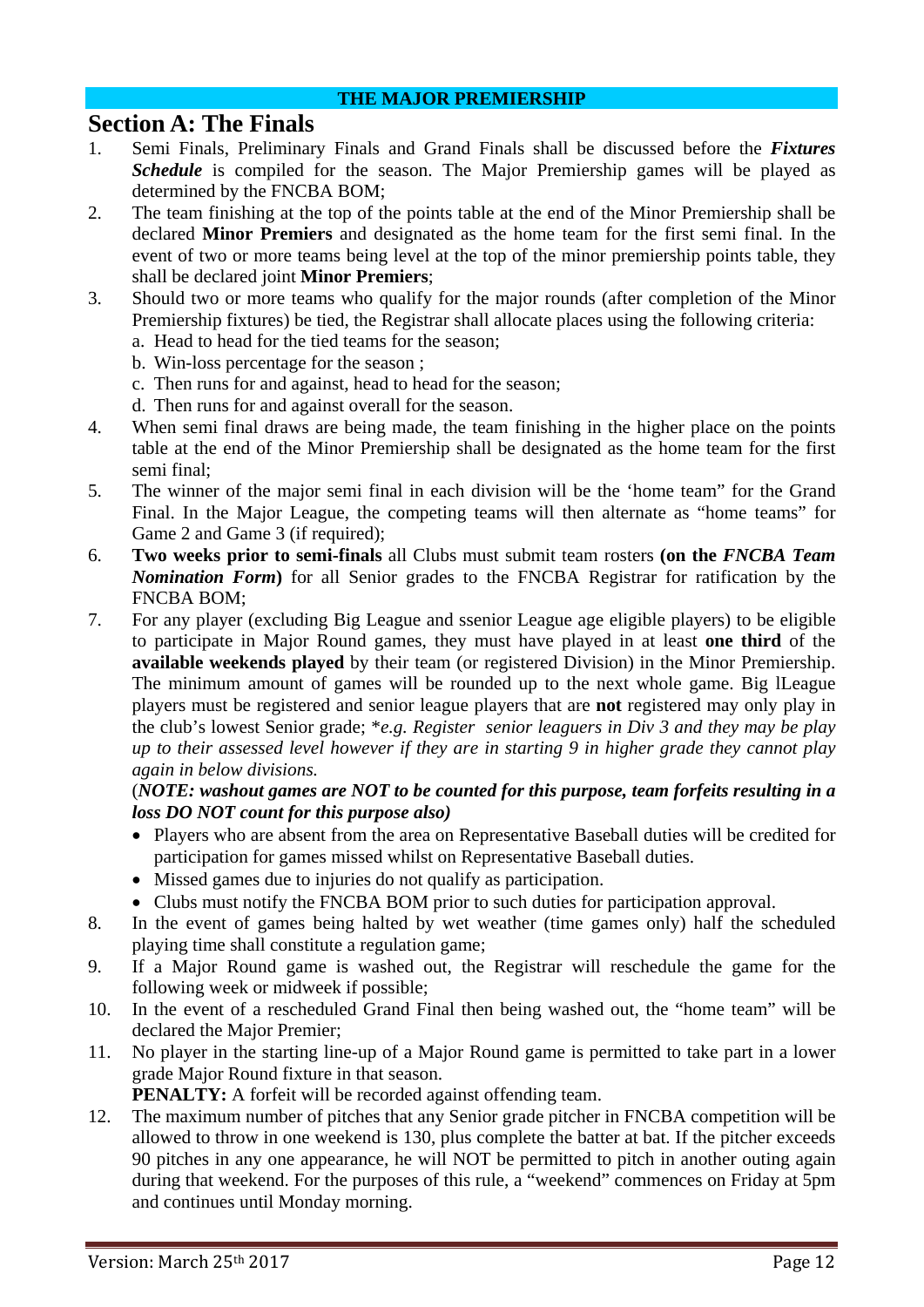- 13. All Major League finals and grand finals shall be played over nine innings in a **"Best-of-three games**" format. Mercy rule to apply after 7 innings if applicable.
- 14. In all other Senior Grades (excluding Major League), the Major Rounds will be played as follows:
	- Division 1 9 innings
	- Division 2 9 innings or  $2\frac{1}{2}$  hours
	- Division  $3 \qquad$  9 innings or 2 hours
	- Mercy rule to apply after 7 innings

 Once an inning has commenced, the inning must be completed (unless result already achieved)

Visiting team may be allowed to use the declaration as stated prior in the Local Rules.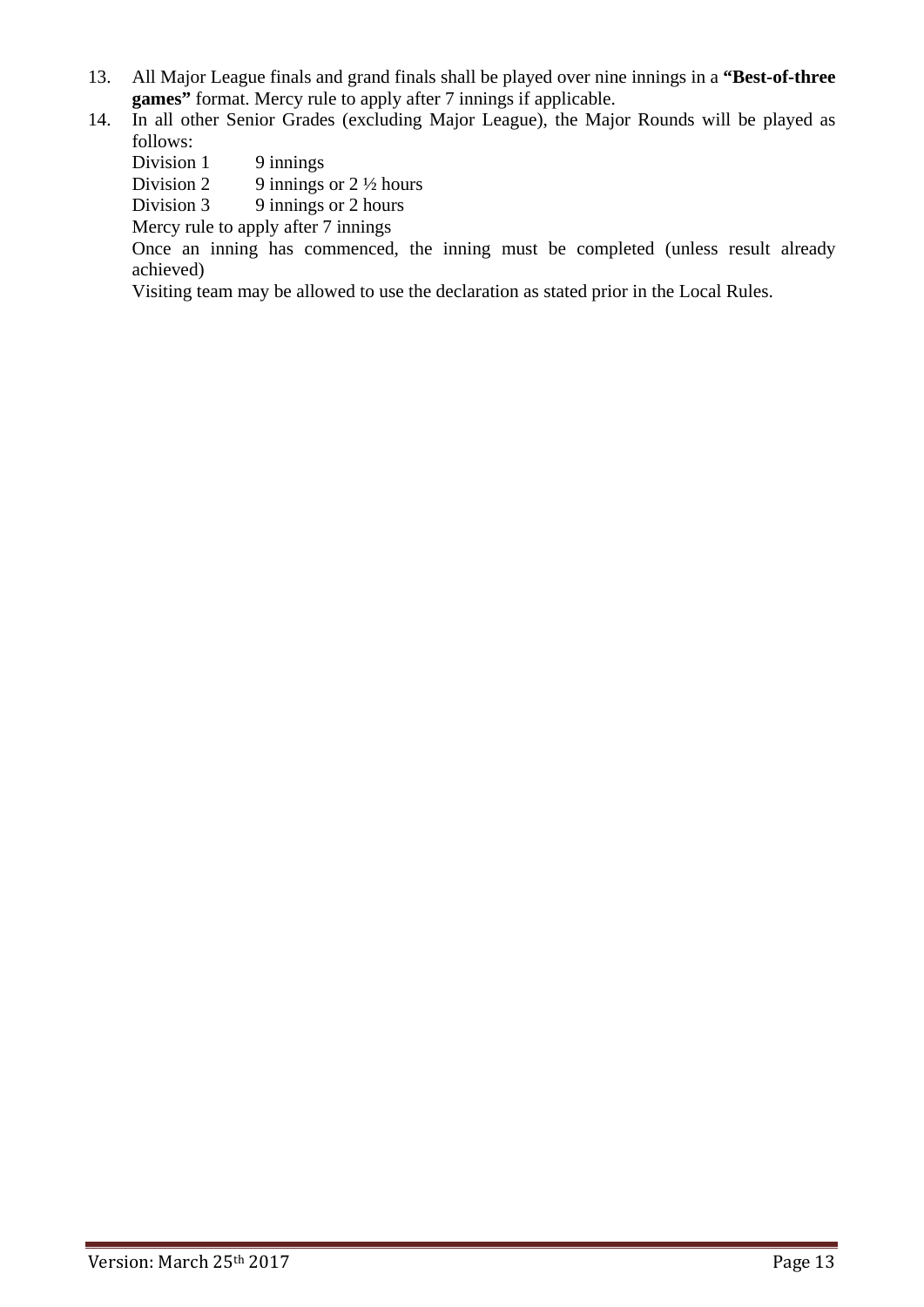# **APPENDICES**

### **Appendix A: Rule Change Process**

Changes to the FNCBA Local Playing Rules shall be reviewed by the Association's Rules Committee and recommendations to be forwarded to the BOM at the commencement of each season. A 75% majority of the Board is required for rule changes to be adopted.

- 1. Delegate or representative to raise a Motion of a proposed rule change at a Delegates Meeting or Annual General Meeting.
- 2. A Club Delegate to second the Motion.
- 3. Club Delegates to vote on the Motion to take the proposed rule change to Rules Committee for review and comment.
- 4. Rules committee to review motion and provide feedback to FNCBOM as to the wording, location in rules and date of enforcement of proposed rule change
- 5. FNCBOM to review Rules Committee feedback and present to delegates at next Delegates Meeting.
- 6. Delegates to vote on Rule Change and date of enforcement

**Please note** that rule changes effecting participation will not become enforced until the following season.

All rules to be provided to each club delegate once affiliation fees have been paid. This allows Clubs to review rules prior to commencement of season.

For the purpose of this appendix: A Club Delegate includes:

- The affiliated club's nominated delegates
- Any member on the FNCBOM
- Any member on the appointed Rules Committee

These rules may not and cannot be adjusted or manipulated in any way by any club or official, without the expressed written permission of the FNCBA Board of Management **(BOM)**.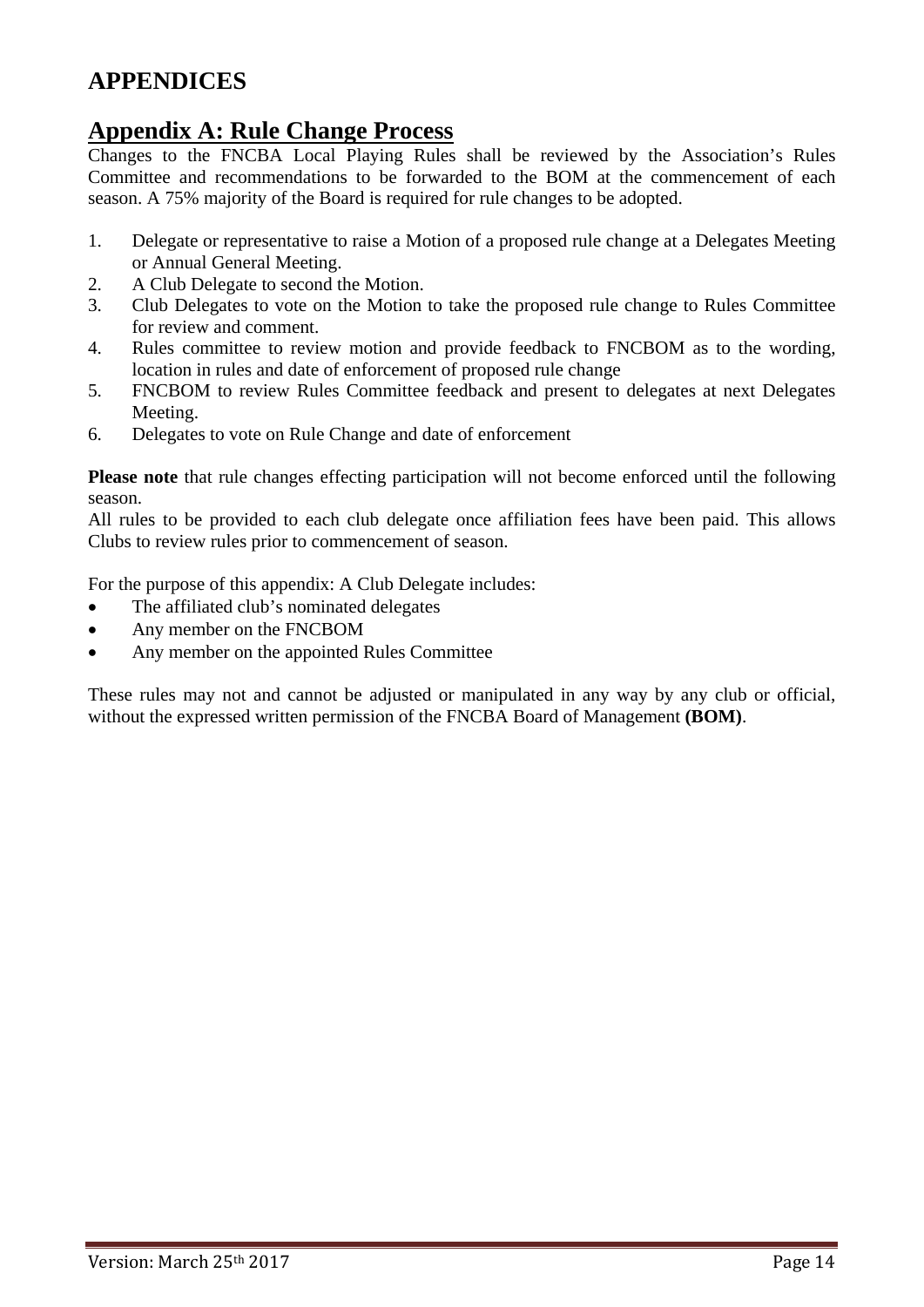# **Appendix B: Schedule of Penalties**

The FNCBA shall have the right to impose penalties for any breach of the Local Playing Rules or By-laws, including but not limited to the following:

 Clubs must pay all breaches in full within 30 days of the date of the *Notice of Breach* (but two days prior to participation in any finals).

|           | <b>BREACH</b>                                           | <b>PENALTY</b>           | <b>PENALTY</b> |
|-----------|---------------------------------------------------------|--------------------------|----------------|
|           |                                                         | (Senior Games)           | (Junior        |
|           |                                                         |                          | Games)         |
|           | <b>Withdrawal of a Team Prior to Nomination Closure</b> | Refund of nomination fee |                |
|           | <b>Withdrawal of a Team After Nomination Closure</b>    | Loss of nomination fee   |                |
|           | <b>Breach of Player Safety</b>                          | \$100.00                 | \$100.00       |
|           | <b>Breach of Uniforms</b>                               |                          |                |
| $\bullet$ | 1st offence by team, one player in breach               | Warning                  | Warning        |
| $\bullet$ | 2nd offence by team, one player in breach               | \$50.00                  | \$50.00        |
| $\bullet$ | 2nd offence, more than one player in breach             | \$100.00                 | \$50.00        |
| $\bullet$ | 3rd offence by team, one or more breaches               | \$200.00                 | \$100.00       |
|           | <b>Breach of Scorers</b>                                |                          |                |
| $\bullet$ | 1st offence                                             | Warning                  | Warning        |
| $\bullet$ | 2nd offence                                             | \$25.00                  | \$25.00        |
| $\bullet$ | 3rd offence                                             | \$50.00                  | \$50.00        |
|           | <b>Breach of Game Cards/Results</b>                     |                          |                |
| $\bullet$ | Failure to phone results by specified time              | \$25.00                  | \$25.00        |
| $\bullet$ | Failure to return game cards on time                    | No points to both        | No points to   |
|           | $(7 \text{ days})$                                      | teams. $$25.00 +$        | both teams.    |
|           |                                                         | \$25.00 per week         | $$25.00 +$     |
|           |                                                         |                          | \$25.00 per    |
|           |                                                         |                          | week           |
|           | <b>Breach of Forfeits</b>                               |                          |                |
| $\bullet$ | 1st offence (notified more than 48 hours)               | Warning                  | Warning        |
| $\bullet$ | 1st offence (notified less than 48 hours)               | \$50.00                  | \$25.00        |
| $\bullet$ | 1st offence (not notified prior to game time)           | \$100.00                 | \$50.00        |
| $\bullet$ | 2nd offence                                             | \$100.00                 | \$50.00        |
|           | 3rd offence                                             | $$100.00 +$ Removed      | $$50.00+$      |
|           |                                                         | from Competition         | Removed from   |
|           |                                                         |                          | Competition    |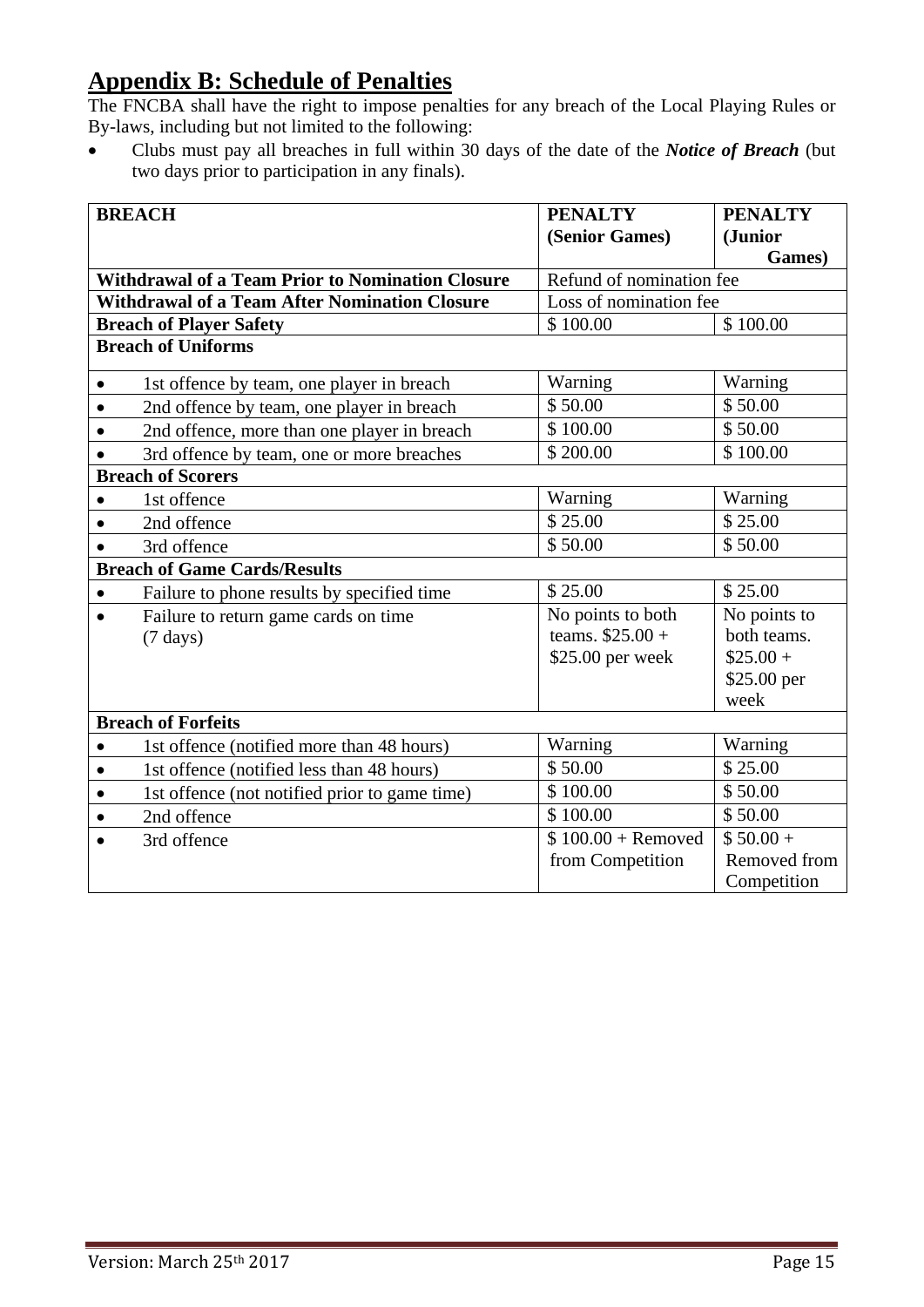| <b>BREACH</b>                                                                            | <b>PENALTY</b>          | <b>PENALTY</b>          |
|------------------------------------------------------------------------------------------|-------------------------|-------------------------|
|                                                                                          | (Senior Games)          | (Junior Games)          |
| <b>Breach of Umpire Supply</b>                                                           | \$50.00                 | \$25.00                 |
| <b>Breach of Player Eligibility (Registrations)</b>                                      | Forfeit + $$100.00$     | Forfeit + $$100.00$     |
| <b>Breach of Junior Specific Rules</b>                                                   |                         |                         |
| Participation<br>$\bullet$                                                               | N/A                     | Forfeit                 |
| Players playing in Higher/Lower Grade<br>$\bullet$<br>(including Nomination Regulations) | \$100.00                | Forfeit                 |
| Pitching & Catching Regulations<br>$\bullet$                                             | Forfeit $+$ Letter of   | Forfeit $+$ Letter of   |
| $(1st$ offence)                                                                          | Reprimand +             | Reprimand +             |
|                                                                                          | \$100.00                | \$50.00                 |
| Pitching & Catching Regulations<br>$\bullet$                                             | Judiciary + Forfeit +   | Judiciary + Forfeit +   |
| $(2nd$ offence)                                                                          | \$100.00                | \$50.00                 |
| Pitching & Catching Regulations<br>$\bullet$                                             | <b>Coach Suspension</b> | <b>Coach Suspension</b> |
| $(3rd$ offence)                                                                          | for Remainder of        | for Remainder of        |
|                                                                                          | Year + Forfeit +        | Year + Forfeit +        |
|                                                                                          | \$200.00                | \$200.00                |
| <b>Breach of Junior Specific Rules</b>                                                   |                         |                         |
| Participation<br>$\bullet$                                                               | N/A                     | Forfeit                 |
| Players playing in Higher/Lower Grade<br>$\bullet$                                       | \$100.00                | Forfeit                 |
| (including Nomination Regulations)                                                       |                         |                         |
| Pitching & Catching Regulations<br>$\bullet$                                             | Letter of Reprimand     | Letter + Forfeit +      |
| $(1st$ offence)                                                                          | $+$ Forfeit $+$         | \$50.00                 |
|                                                                                          | \$100.00                |                         |
| Pitching & Catching Regulations<br>$\bullet$                                             | Judiciary + Forfeit +   | Judiciary + Forfeit +   |
| $(2nd$ offence)                                                                          | \$100.00                | \$50.00                 |
| Pitching & Catching Regulations<br>$\bullet$                                             | <b>Coach Suspension</b> | <b>Coach Suspension</b> |
| $(3rd$ offence)                                                                          | for Remainder of        | for Remainder of        |
|                                                                                          | $Year + Forfeit +$      | Year + Forfeit +        |
|                                                                                          | \$200.00                | \$200.00                |